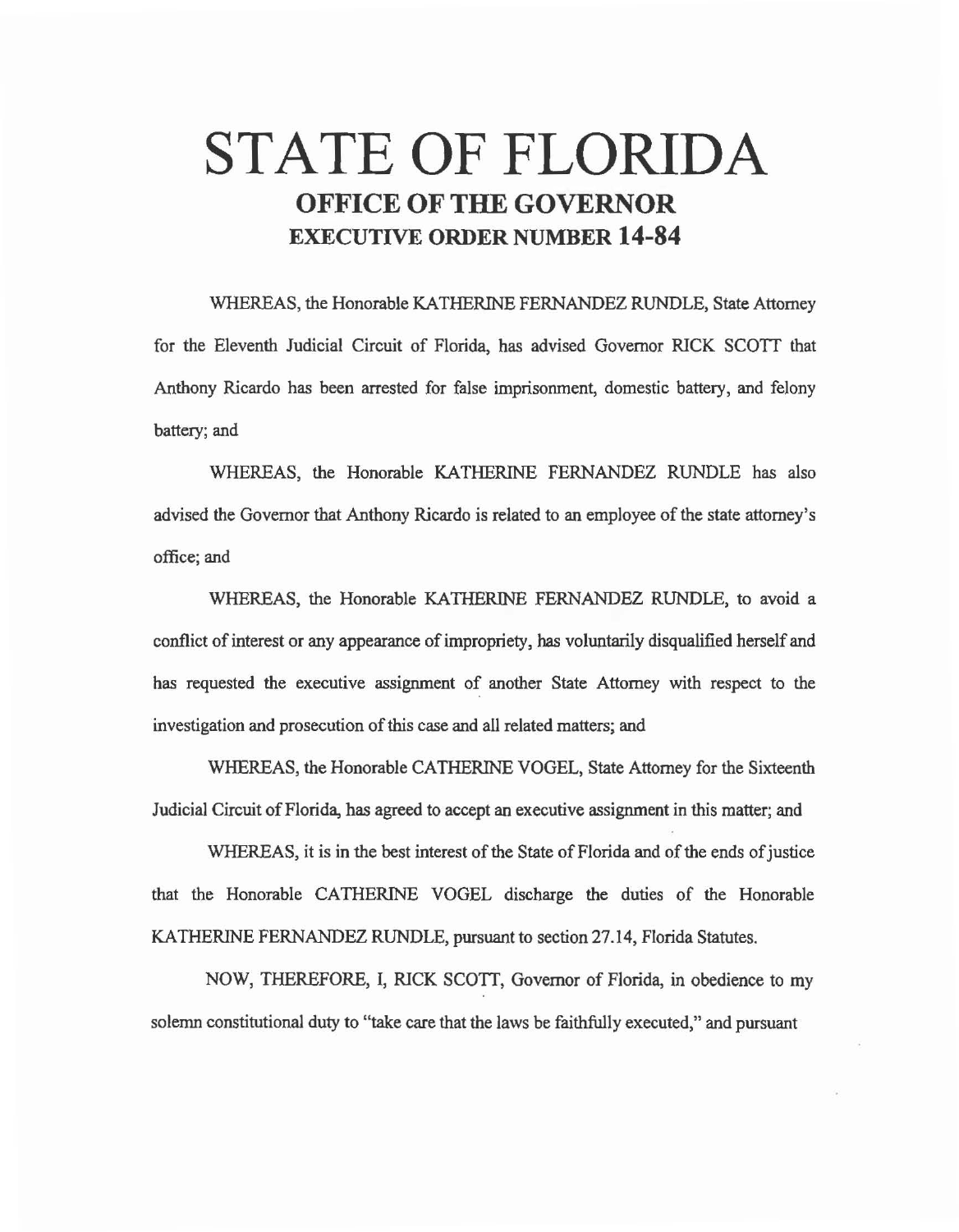to the Constitution and laws of the State of Florida, issue the following Executive Order, effective immediately:

## Section 1.

The Honorable CATHERINE VOGEL, State Attorney for the Sixteenth Judicial Circuit of Florida, referred to *as* the "Assigned State Attorney," is assigned to discharge the duties of the Honorable KATHERINE FERNANDEZ RUNDLE, State Attorney for the Eleventh Judicial Circuit of Florida, *as* they relate to the investigation, prosecution and all matters related to Anthony Ricardo.

#### Section 2.

The Assigned State Attorney or one or more Assistant State Attorneys and Investigators, who have been designated by the Assigned State Attorney, shall proceed immediately to the Eleventh Judicial Circuit of Florida, and are vested with the authority to perform the duties prescribed herein.

### Section 3.

All residents of the Eleventh Judicial Circuit are requested, and all public officials are directed; to cooperate and render whatever assistance is necessary to the Assigned State Attorney, so that justice may be served.

## Section 4.

The period of this Executive Assignment shall be for one (1) year, to and including March 6, 2015.